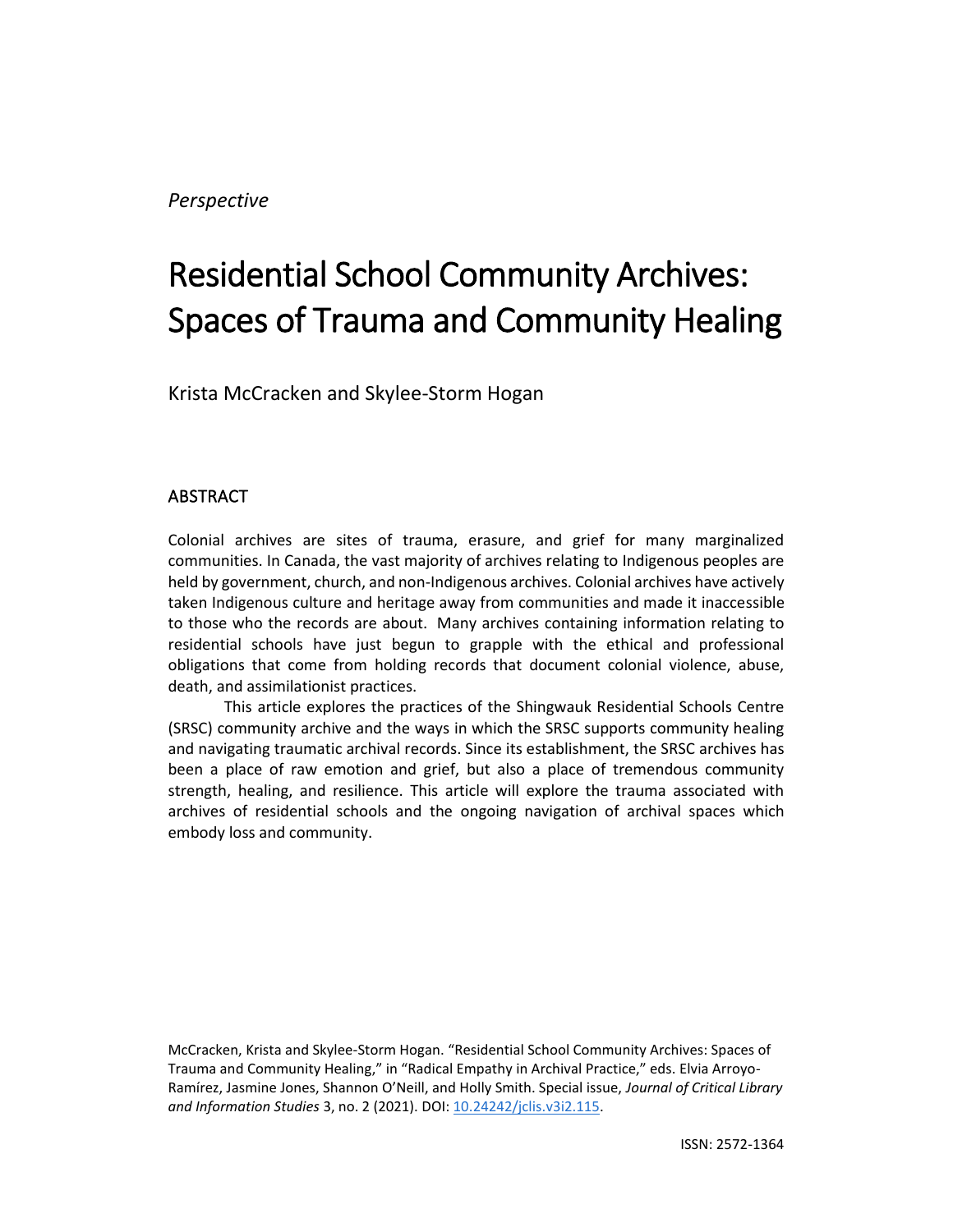#### INTRODUCTION

Decades before politicians, educators, and the general public began discussions about Residential Schools, the Shingwauk Residential Schools Centre (SRSC) was established by the Children of Shingwauk Alumni Association, a Residential School Survivor organization<sup>1</sup>, with the desire to document Residential Schools from the perspective of those who attended them. Since its establishment, the SRSC archive has emphasized representing the lived experiences of those being silenced by colonial archives. The SRSC fits within Caswell's understanding of community archives as dedicated grassroots efforts for communities to document their own lives outside of the constraints of formal archival institutions.<sup>2</sup> While this grassroots archives is a place of raw emotion and grief, it is also a site of tremendous community strength, healing, and resilience. As a means of exploring the role of archives as spaces of community healing this article will highlight the historical and contemporary context of the SRSC, followed by an examination of the unique ways that archives connected to Residential Schools can be spaces of both loss and community healing. To conclude, the authors will address the idea of trauma informed archival practice by examining how the SRSC provides support for researchers and staff engaged with records which document Residential School trauma.

The Canadian Indian Residential School system was designed by the Government of Canada and administered by religious organizations across the country. Residential Schools operated in Canada for over 150 years and it is estimated that 150,000 Indigenous children attended these Schools. $3$  The system was designed to assimilate First Nations, Métis, and Inuit children by separating them from their families while actively taking away their traditional culture, language, and heritage.<sup>4</sup> The last Residential School located in Canada closed in 1996, and in the decades that have followed there have been increased calls for conversation about the harm, trauma, and damage inflicted by these institutions.<sup>5</sup> The harm of the Residential School system extends not only to those who

<sup>&</sup>lt;sup>1</sup> Survivor is the preferred term when referring to those individuals who attended Residential Schools. For more information see: Truth and Reconciliation Commission of Canada, *Honouring the Truth, Reconciling for the Future* (2015), https://ehprnh2mwo3.exactdn.com/wpcontent/uploads/2021/01/Executive\_Summary\_English\_Web.pdf.

<sup>&</sup>lt;sup>2</sup> Michelle Caswell, "Seeing Yourself in History: Community Archives and the Fight Against Symbolic Annihilation," *The Public Historian* 36, no. 4 (November 2014): 31.

<sup>3</sup> Truth and Reconciliation Commission of Canada, *The Truth and Reconciliation Commission of Canada: Calls to Action* (2015), https://ehprnh2mwo3.exactdn.com/wp-content/uploads /2021/01/Calls to Action English2.pdf.

<sup>4</sup> John S. Milloy, *A National Crime: The Canadian Government and the Residential School System 1879 to 1986* (Winnipeg: University of Manitoba Press, 1999).

<sup>5</sup> J.R. Miller, *Residential Schools and Reconciliation: Canada Confronts Its History* (Toronto: University of Toronto Press, 2017).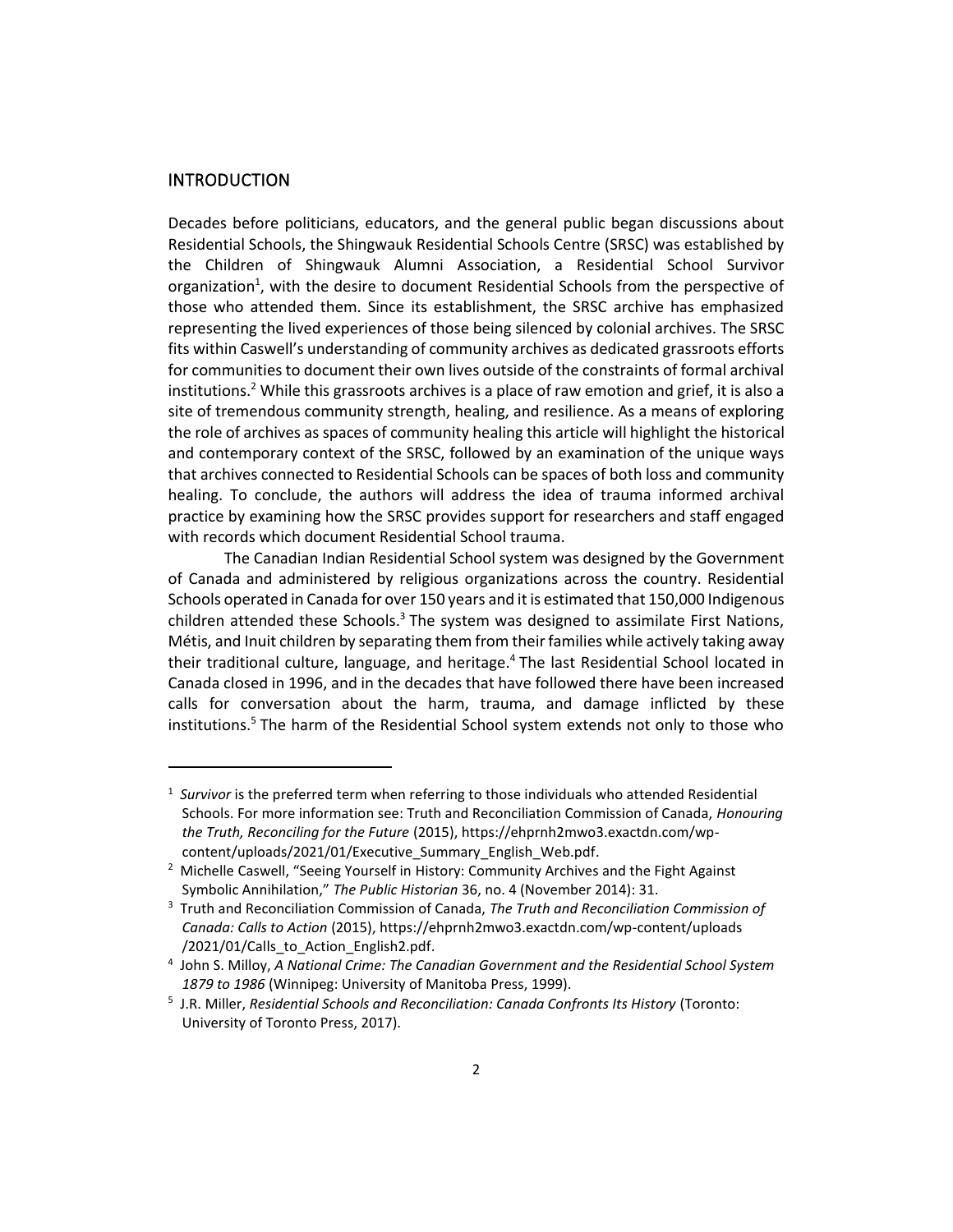attended but to intergenerational survivors and Indigenous communities more broadly. There are quantifiable links between familial Residential School attendance, poor mental and physical health, and poor socioeconomic status.<sup>6</sup> The long-term, intergenerational impacts of Residential Schools are widely felt by Indigenous peoples and communities today.

In 2007 the Indian Residential Schools Settlement Agreement was established by the government of Canada to provide compensation for damage inflicted by the Residential School system. The Settlement Agreement also provided money to support healing initiatives for Residential School Survivors across Canada, and in 2008 it established the Truth and Reconciliation Commission (TRC) of Canada. The TRC was tasked with collecting and documenting the history of Residential Schools in Canada, teaching the general public about Residential Schools as a means of fostering reconciliation in Canada, and creating a comprehensive report on the operation of the Residential School system.<sup>7</sup> The TRC and Settlement Agreement represent a shifting of narratives and growing public awareness around the importance of acknowledging the damage caused by Residential Schools. In this era of reconciliation, the community archival work began by the SRSC in the 1980s has been recognized for its importance in community-based healing.

# SITUATING THE SHINGWAUK RESIDENTIAL SCHOOLS CENTRE

The Anglican Church of Canada operated the Shingwauk Indian Residential School in partnership with the Canadian government in Sault Ste. Marie, Ontario from 1874-1970. The programming at Shingwauk, like the other Residential Schools across Canada, was designed to assimilate First Nations, Inuit, and Métis children. <sup>8</sup> Children came to Shingwauk from all across Canada, many of them travelling hundreds of miles away from their community and spending multiple years away from their family while at the School.<sup>9</sup> In the spring of 1970, the Shingwauk School ceased operation. The closure of Shingwauk

<sup>6</sup> Amy Bombay, Kimberly Matheson, and Hymie Anisman, "The Intergenerational Effects of Indian Residential Schools: Implications for the Concept of Historical Trauma," *Transcultural Psychiatry* 21, no. 3 (2014): 320-338. https://doi.org/10.1177/1363461513503380.

<sup>7</sup> Canada, *Indian Residential Schools Settlement Agreement*, May 8, 2006, http://www.residentialschoolsettlement.ca/IRS%20Settlement%20Agreement- %20ENGLISH.pdf.

<sup>8</sup> Paulette Regan, *Unsettling the Settler Within: Indian Residential Schools, Truth Telling, and Reconciliation in Canada* (Vancouver: UBC Press, 2010), 4-6.

<sup>&</sup>lt;sup>9</sup> For more information on the First Nation communities which Shingwauk students came from see the "Shingwauk Students Home Communities" interactive map created by the Shingwauk Residential Schools Centre, https://drive.google.com/open?id=1D9rNoAj\_tZvScZcdxjY2sPtys DRNfJ\_u&usp=sharing (accessed August 5, 2021).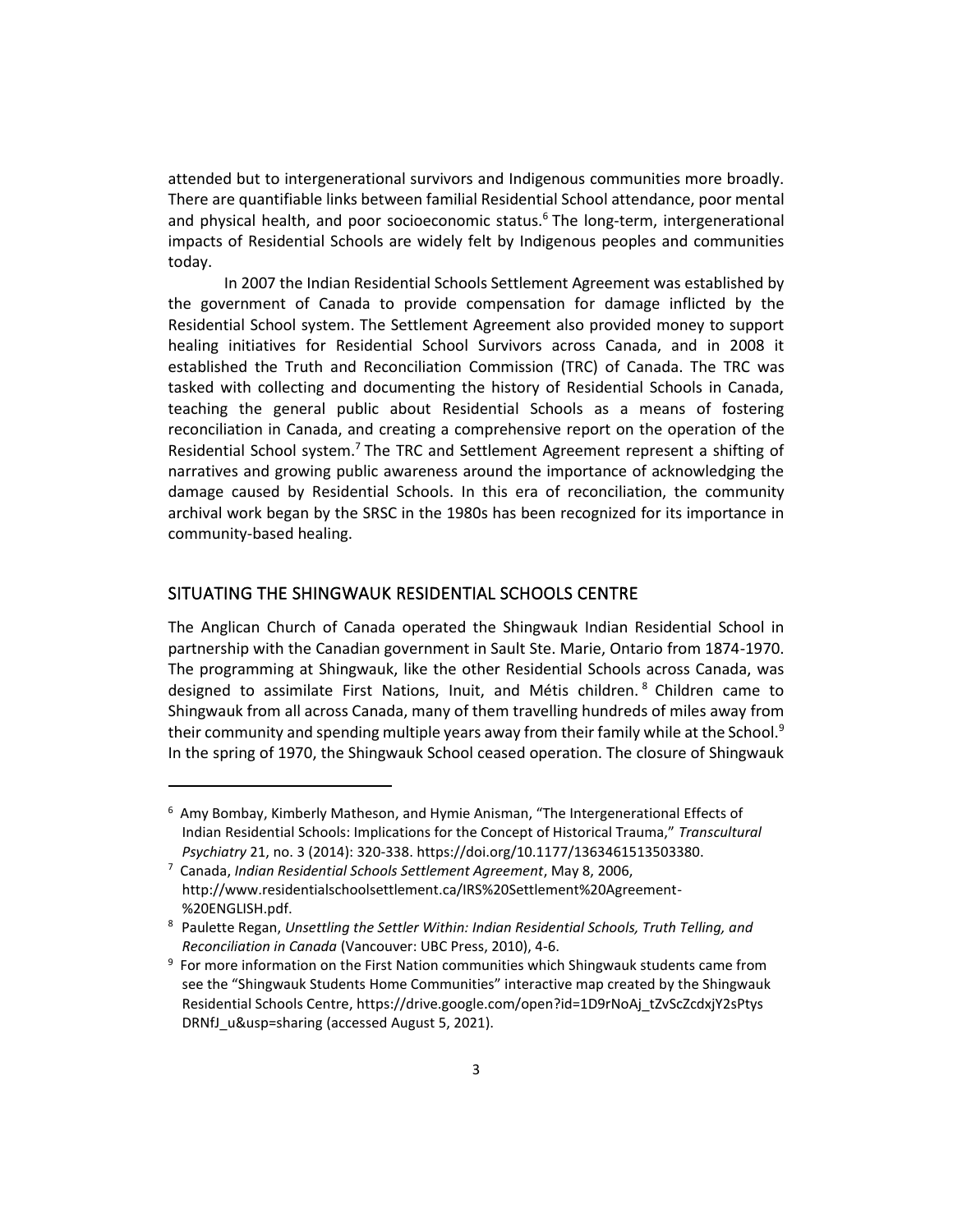was part of the Canadian government's broader decision in the 1960s and 1970s to begin phasing out Residential Schools across the country. Following the Shingwauk's closure and the vacancy of the Shingwauk Hall building, Algoma University, in partnership with the Keewaitnung Institute<sup>10</sup> moved onto the Shingwauk site in 1971. Algoma University is one of the only universities in North America located in a former Residential School building.<sup>11</sup> The uniqueness of this location came with responsibilities - Algoma is called upon to do better, respect the heritage of the land upon which it sits, and reflect on what it means to inhabit a space directly connected to the intergenerational trauma of Residential Schools. Since its relocation to the Shingwauk site, Algoma University has undertaken many initiatives in cross-cultural education and prides itself on working with local Indigenous communities to create an inclusive and multicultural education environment. Cross-cultural programming is directly tied to the Residential School legacy that Algoma became part of upon relocation.

One of Algoma's most enduring and significant cross-cultural efforts has been establishing and developing the SRSC starting in 1979. The SRSC, previously known as the Shingwauk Project, is a cross-cultural research and educational development initiative of Algoma University and the Children of Shingwauk Alumni Association (CSAA). Professor Don Jackson founded the Shingwauk Project in collaboration with Dr. Lloyd Bannerman of Algoma University, Chief Ron Boissoneau of Garden River First Nation, and Shingwauk alumni and Elder Dr. Dan Pine Sr. of Garden River First Nation. The Project was founded to preserve the history of the Shingwauk Residential School, acknowledge, and honor the long history of Indigenous life on the land, and educate the local community about Residential Schools. The first significant initiative undertaken by the Shingwauk Project was to host a Residential School Survivor reunion for former students of the Shingwauk School. In 1981 over four hundred students, family, staff, and community members gathered on the Shingwauk site for a reunion and to begin to address their communal past. After attending the 1981 reunion, many students, families, and former staff felt compelled to share photographs, scrapbooks, and documents with each other. To facilitate this sharing, Jackson established the Shingwauk archives to promote the sharing of Residential School records and resources. The archives were established with joint governance between the Children of Shingwauk Alumni Association (CSAA) and Algoma University. From 1981 to 2008, the archives were staffed by volunteers and coordinated by Jackson. Funding for the project was minimal, and it initially had no dedicated space.

 $10$  The Keewatinung Anishinaabe Institute was an Indigenous-operated educational organization founded by community members and former Shingwauk Residential School students in the 1970s in Garden River First Nation. Inspired by the American Indian Movement, the Institute was dedicated to the preservation of Indigenous knowledge and fulfilling the vision of Chief Shingwauk through Indigenous culture-based education.

<sup>11</sup> Algoma University, "Special Mission," *Algomau.ca,* 2018, https://www.algomau.ca/specialmission/.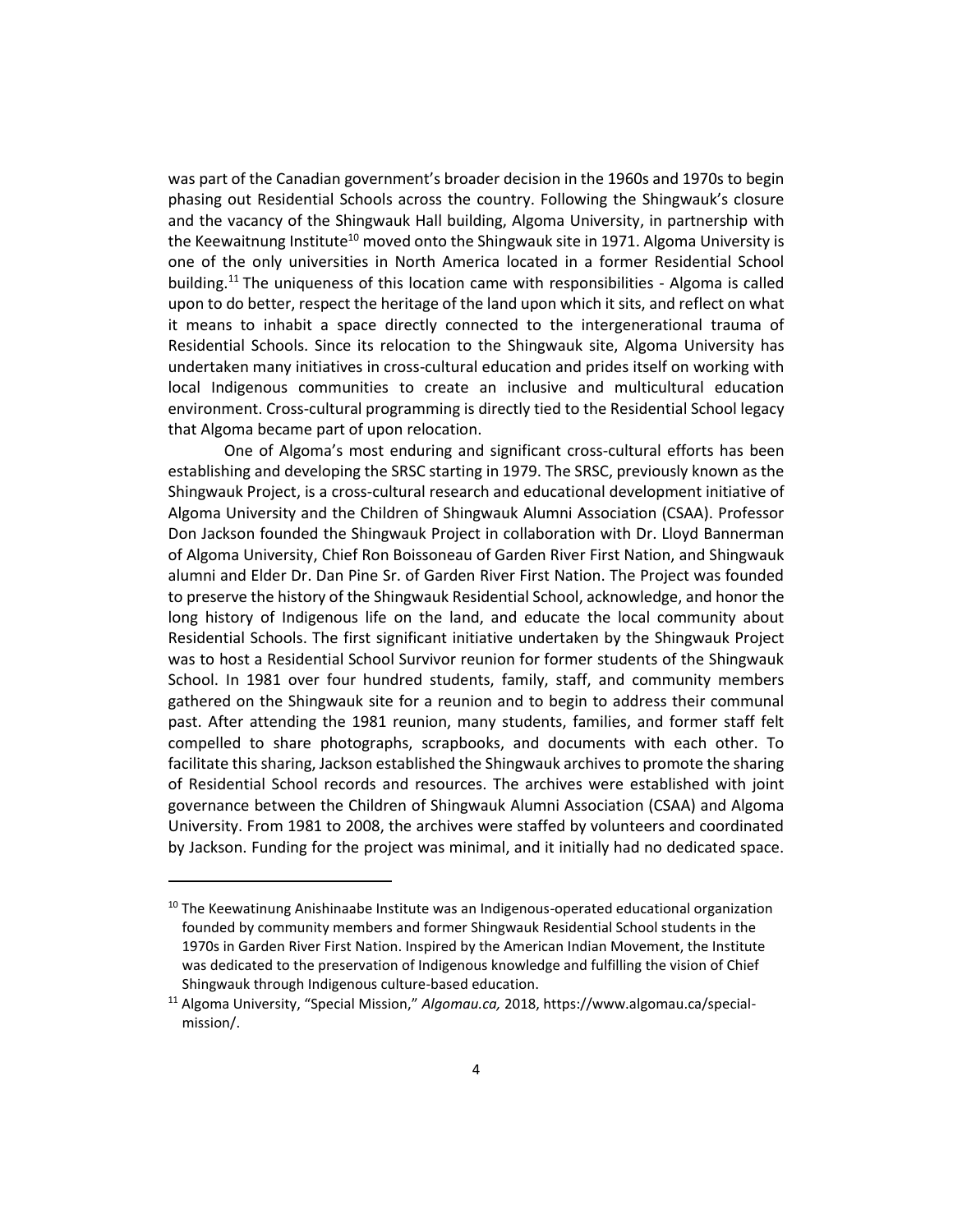The archives had no governing policies, no real organizational system existed for the collections, and no one with archival experience was associated with the initiative. Its primary focus was to provide copies of materials to Indigenous communities and act as a community repository for materials relating to Residential Schools.<sup>12</sup> Today, the CSAA and Algoma University jointly governs the SRSC. A heritage committee comprised of both organizations guides archival best practices, outreach programming, and policy development.

Both authors have experience working at the SRSC and are connected to the Survivor community in different ways. McCracken is a settler who lives and works in Baawating (Sault Ste Marie, Ontario) on the traditional territory of the Anishinaabe and Metis people. They have worked at the SRSC since 2010, and learning from CSAA members and local intergenerational survivor communities has heavily shaped their views on archival power and ways of knowing. Hogan is of the Mohawk nation of Kahnawá:ke. They lived and worked in Baawating at the SRSC from 2014 to 2018. Through their time on the territory, Hogan learned of ancestors and community members who attended the Shingwauk Residential School and the Residential School in Spanish, Ontario. They worked closely with McCracken and the CSAA member communities. Hogan developed a passion for examining the relationships between Indigenous knowledge keeping and what settler archival institutions present as 'official history.' This article is deeply informed by McCracken and Hogan's personal, familial, and professional relationships with the CSAA community, and the records found in the SRSC.

The SRSC is an example of a community archives born out of a desire to see the history of Residential Schools told from the Survivor perspective. When the SRSC was founded, there was no national conversation occurring about Residential Schools and the publicly available information was primarily written by government or church officials. The SRSC was established to challenge mainstream narratives about Residential Schools and begin to document the harms associated with the Residential Schools system. SRSC programming actively engages Residential School Survivors, families, and communities in collection development, description, and education programming. As Caswell et al. have noted, many individuals view "community archives metaphorically as home...home is a space where their experiences and those of their ancestors are validated. For others, still, it is a space where intergenerational dialog—sometimes difficult and unsettling occurs."<sup>13</sup> The work engaged in by the SRSC is informed by intergenerational connections to the Shingwauk site and the desire to provide space for truth-telling concerning

 $12$  Krista McCracken, "Community Archival Practice: Indigenous Grassroots Collaboration at the Shingwauk Residential Schools Centre," *The American Archivist* 78, no. 1 (2015): 181-191.

<sup>&</sup>lt;sup>13</sup> Michelle Caswell et al., "Imagining Transformative Spaces: The Personal-Political Sites of Community Archives," *Archival Science* 18, no. 1 (2018): 82, https://doi.org/10.1007/s10502- 018-9286-7.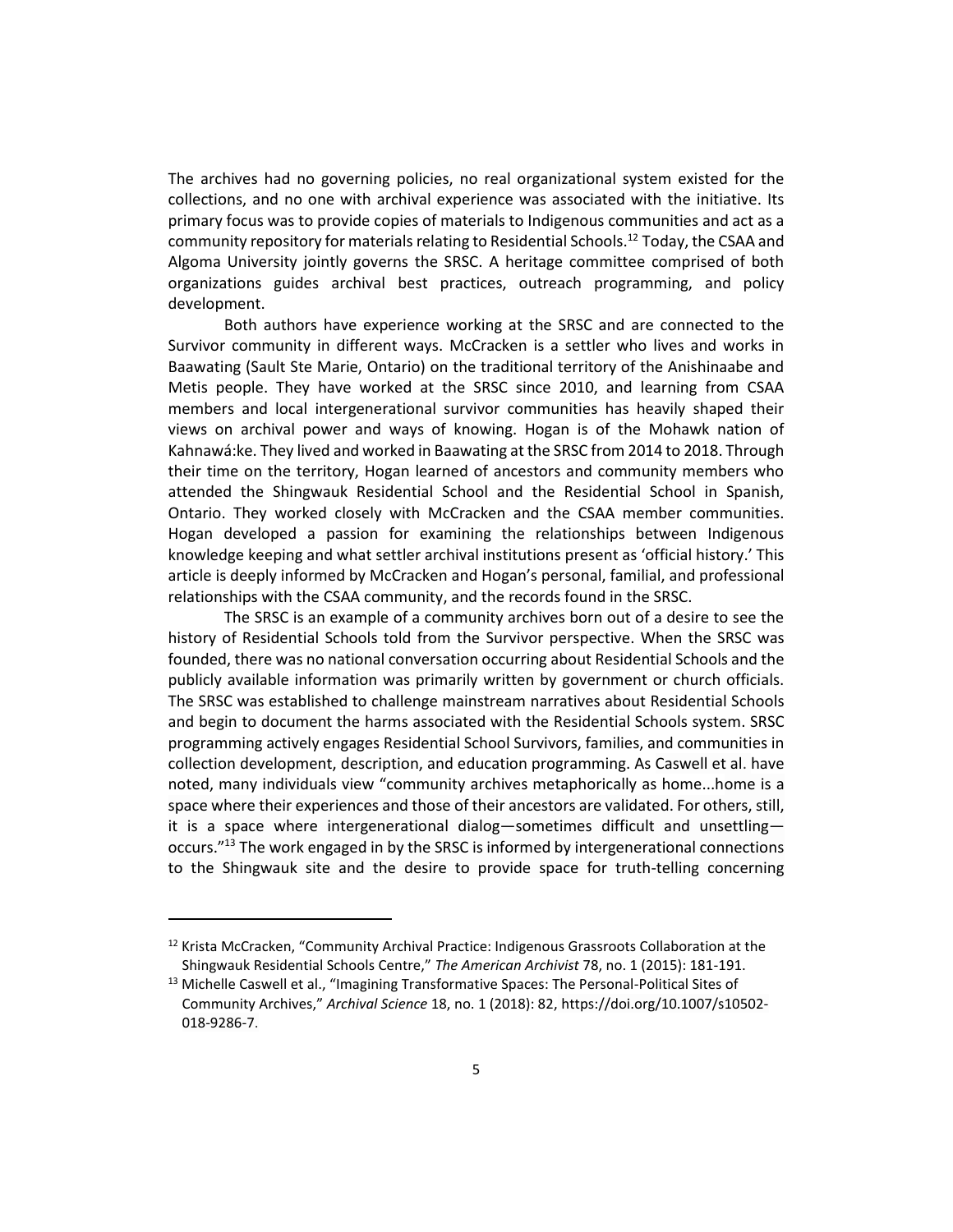Residential Schools. The SRSC continues to prioritize telling the history of Residential Schools from a Survivor perspective and aims to extend its archival resources beyond the colonial words and images captured by Residential School records.

#### ARCHIVES AND RESIDENTIAL SCHOOL TRAUMA

Many government, church, and private archives document both historical and contemporary trauma inflicted against Indigenous communities. Archives can hold political power. They can be spaces which document human rights abuses, spaces which reinforce or challenge political relationships and privileges.<sup>14</sup> Archivists have a responsibility to acknowledge and address the symbolic violence in archival records and to challenge the social inequalities reinforced by archival practice.<sup>15</sup> Archival materials relating to residential schools document the abuses, neglect, systemic racism, and other atrocities that occurred as part of the residential school system. Additionally, even archival records such as colonial administrative correspondence, which might seem benign, can actually be representative of historical trauma and be triggering to Indigenous archival users and archival staff. Using archives which document colonial relationships can be a form of witnessing and can be an emotional experience.<sup>16</sup> For many Indigenous scholars, archival research which involves reading racist texts can be emotionally distressing and taxing. <sup>17</sup> Historian Mary Jane Logan McCallum has discussed the emotional burden of reading Department of Indian Affairs (DIA) archival records, noting her experiences in:

reading correspondence, mostly between people who clearly dislike Indigenous people or at best see them as a problem to be solved. They wrote documents that they never intended to share with the people they were writing about, even while they were making decisions that would intimately affect the lives of the people they were discussing. Reading these records involves trying to understand a logic

<sup>14</sup> Randall C. Jimerson, *Archives Power: Memory, Accountability, and Social Justice* (Chicago, IL: Society of American Archivists, 2009).

<sup>&</sup>lt;sup>15</sup> T-Kay Sangwand, "Preservation is Political: Enacting Contributive Justice and Decolonizing Transnational Archival Collaborations," *KULA: Knowledge Creation, Dissemination, and Preservation Studies* 2, no. 1 (2018), http://doi.org/10.5334/kula.36.

<sup>16</sup> Nathan Dize, "Feeling Grief: On Emotions in the Archive of Enslavement," *Nursing Clio,* January 22, 2019, https://nursingclio.org/2019/01/22/feeling-grief-on-emotions-in-the-archive-ofenslavement/.

<sup>&</sup>lt;sup>17</sup> Lynette Russell, "Affect in the Archive: Trauma, Grief, Delight, and Texts. Some Personal Reflections," *Archives and Manuscripts* 46, no. 2 (2018): 200-207. https://doi.org/10.1080 /01576895.2018.1458324.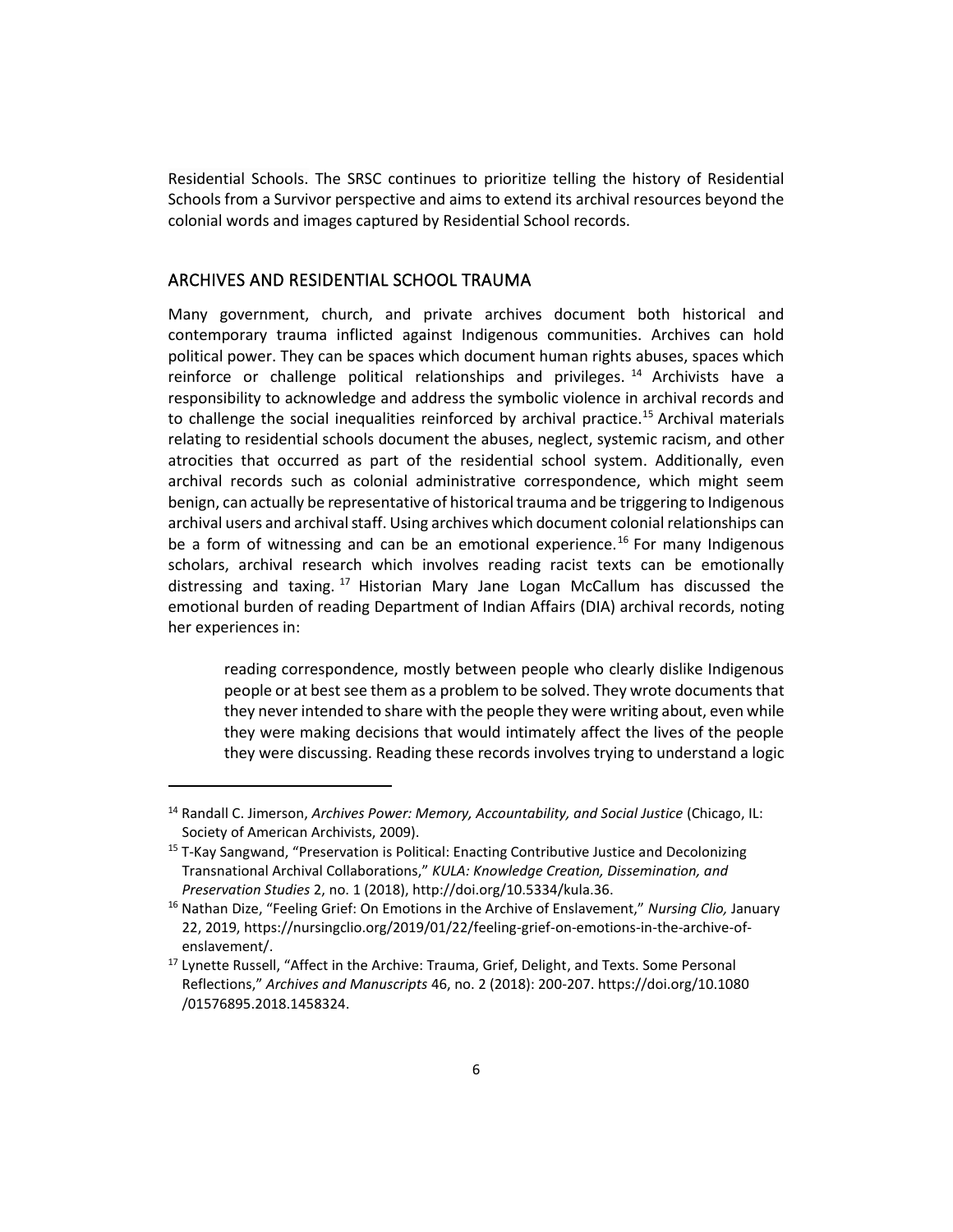that changes somewhat over time and from one DIA staff member to the next, but which at heart holds that the purpose of the Department is to discipline and control Indigenous people and to minimize treaty and other relations of accountability. In short, reading DIA records—and the archive itself—can be emotionally and intellectually exhausting, exacerbating the physical strain of archival research.<sup>18</sup>

Even when not detailing specific instances of abuse, archival records which document residential schools are filled with government-sanctioned colonial violence, racism, and casual disregard for Indigenous life. These records use language that is derogatory and filled with colonial perspectives on Indigenous bodies, intellect, and life. Furthermore, when marginalized communities are represented in archival records which were written from the view of a missionary, there is often a wide disparity between the perception of lived experience and the actual lives of marginalized communities.<sup>19</sup> What was documented by the residential school staff rarely does justice to what students actually experienced while in residential school.

For example, Shingwauk Principal Rev. E.F. Wilson authored and edited a series of publications during his time running the Shingwauk and Wawanosh Homes. These publications served to generate income and interest for residential schools, offering accounts of his travels among different Indigenous groups and edited stories of student daily life. Passive recollections of punishments and strict schedules were relayed in a manner that feels disconnected from the experiences of trauma and dehumanization that students faced on a daily basis. For example, a fire broke out on September 12th, 1889 and the Shingwauk Fire Brigade, comprised of students were tasked with putting it out. Once the fire was extinguished, the cause was found to be a boy confined in what Wilson described as "the lock-up."<sup>20</sup> The written account of this experience uses impartial language and does not speak to the fear the boys might have felt of the fire or the extent of the physical and mental harm being inflicted as punishment. Likewise, the Shingwauk residential school register maintained by Rev. E.F. Wilson contains information about the lives and identities of Shingwauk students between the years of 1872 and 1893. The register documents student names, family relations, locations of home communities, education levels, admission and discharge dates from the school, and details about the

<sup>18</sup> Mary Jane Logan McCallum, "Indigenous Peoples, Archives, and History," *Shekon Neechie: An Indigenous History Site,* June 21, 2018, https://shekonneechie.ca/2018/06/21/indigenouspeople-archives-and-history/.

<sup>19</sup> Sylvia Van Kirk, *Many Tender Ties: Women in Fur-Trade Society, 1670-1870* (Norman, OK: University of Oklahoma Press, 1980).

<sup>20</sup> E.F. Wilson, "Fire at The Shingwauk Home," *Our Forest Children: And What We Want To Do with Them* 3, no. 5 (1889): 77-78. http://archives.algomau.ca/main/sites/default/files/2009- 081\_001\_001\_007.pdf.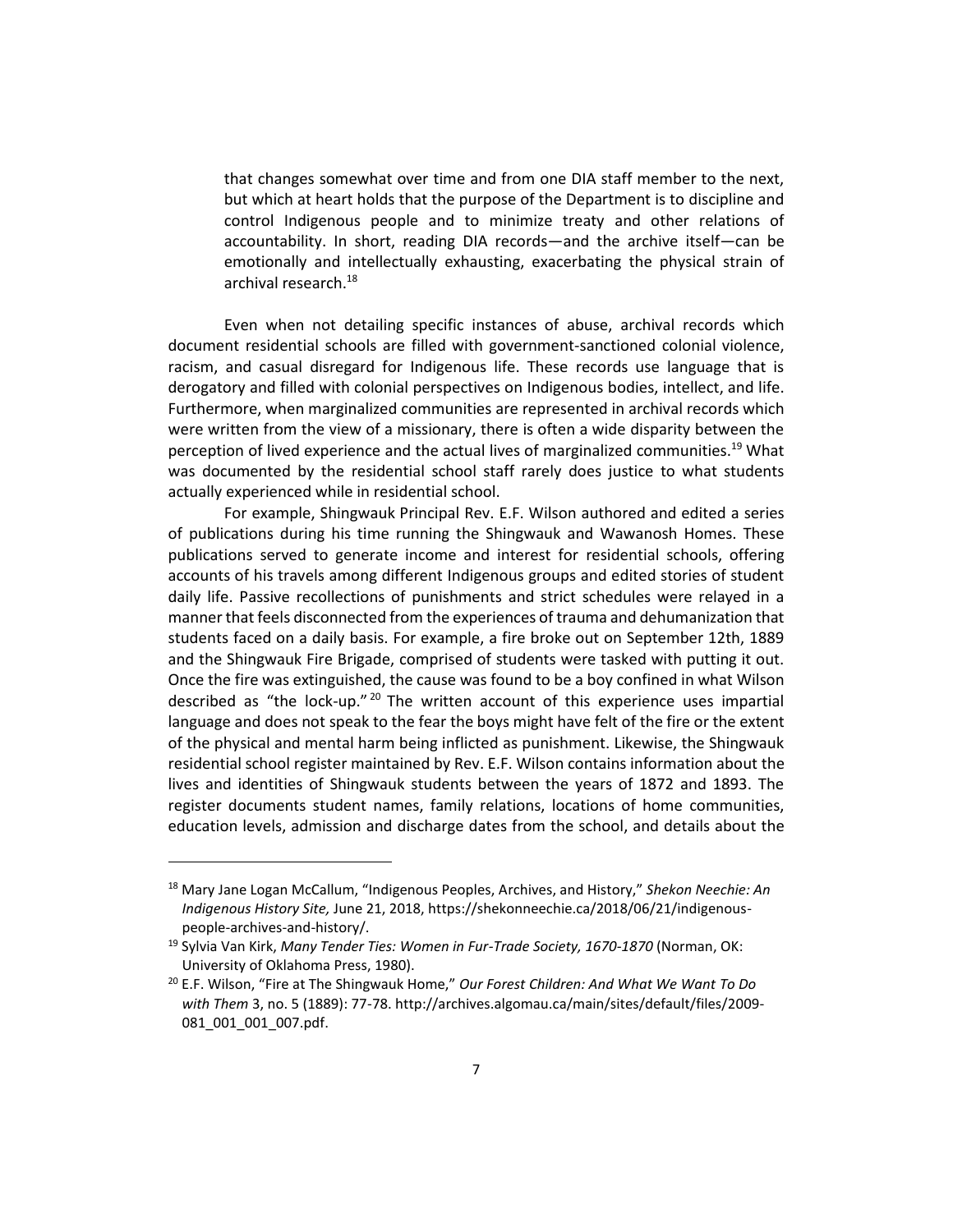students' lives following their departure from Shingwauk.<sup>21</sup> The very context of these records and their connection to the Residential School system ties them to historical trauma and Indigenous experiences of loss of language, culture, and identity. Each name listed in the register represents a child who was torn away from their family, community, and culture. Additionally, the language used throughout the register represents the colonial, missionary perspective of E.F. Wilson. In the "condition on arrival" and "progress made" columns of the register, students are described using language such as "wholly untaught," "not very bright," "bad tempered," "wild," "unintelligent," "deformed," "bad," "not honest," etc. Likewise, the "after" record, which describes what the students did following departure from Shingwauk, exposes similarly harsh views of student intelligence and life choices. The "after" column also includes information about student illness and death.

In the *Algoma Missionary News and Shingwauk Journal*, Wilson recounts the death of a student named John Rodd. John was one of the school's first students and later worked as a printing shop apprentice. He was originally from Sarnia and had arrived in Garden River when he was eleven years old.<sup>22</sup> After becoming ill in November 1877, he died of cerebrospinal meningitis by the end of the month. When his mother had heard of his death, she requested that his body be sent home. Wilson refused her request, and offered for her to come stay at Shingwauk. It is not clear if she ever came. With his brother and a fellow student, John had tried to run away in late 1875 or early 1876. He was buried in the Shingwauk Cemetery and is one of the few students with a marker. In the report on John Rodd's death, Wilson's tone of judgement towards his students echoes his assessments made in his register—he repeatedly disparages the morals, lives, culture, and intelligence of the Indigenous students and families mentioned in his correspondence.

In many cases, the information contained in the Shingwauk register or Wilson's publications is the only archival information that has survived about individual students. The register is Wilson's assessment of students and represents his role in assimilation. His remarks dismiss the wealth of traditional knowledge, Indigenous languages, and the ways of knowing which students brought with them to the Shingwauk School. Reading the descriptors used by Wilson in today's context is challenging, perhaps doubly so for intergenerational Survivors and Indigenous community members. Wilson's descriptors paint Indigenous parents as pagans, ignorant failures of a dying culture. It takes an active effort to read beyond these Eurocentric viewpoints and discover what the student

 $21$  E.F. Wilson, "Our Indian Homes," Indian Homes Committee Series, Shingwauk Indian Residential School fonds, 2014-020/002(001), Shingwauk Residential Schools Centre, Algoma University, Sault Ste. Marie, Canada, http://archives.algomau.ca/main/?q=node/33452.

<sup>22</sup> E.F. Wilson, "John Rodd," *The Algoma Missionary News and Shingwauk Journal* 1, no. 8 (February 1878): 63. http://www.canadiana.ca/view/oocihm.8\_06673\_9/3?r=0&s=3.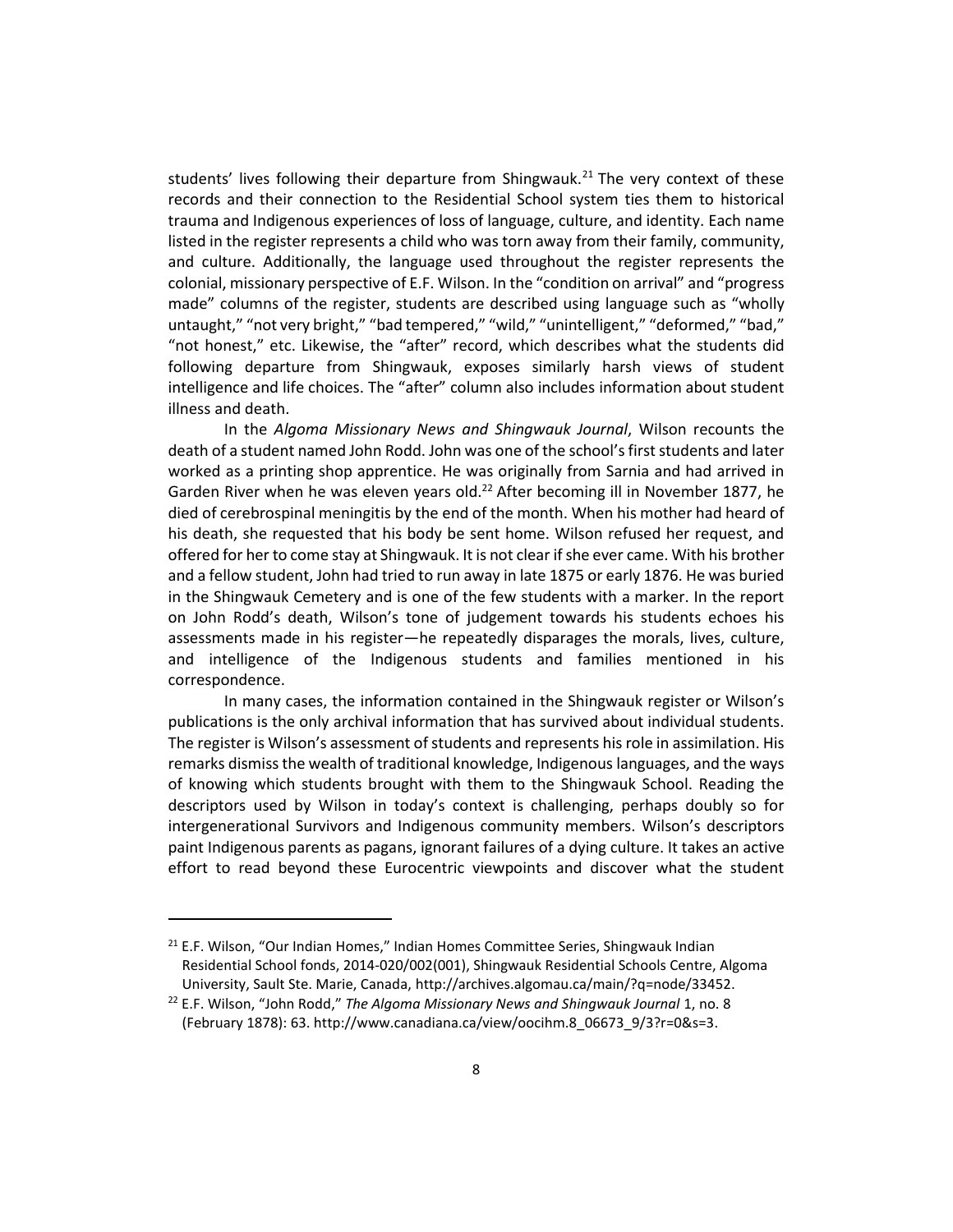register can tell us beyond Wilson's perception of the students.<sup>23</sup> Wilson's register is not the exception, rather it is the norm for correspondence and administrative records which document the operation of residential schools. Attendance registers from the Spanish residential schools, Mohawk Institute, and St. Margaret's Indian Residential School also use comparable language. Likewise, administrative correspondence from every residential school shows a casual disregard for student well-being, while repeatedly using derogatory language to describe students. Viewing attendance registers and other residential school archival records has the potential to bring to the surface intergenerational trauma and be triggering for both researchers and archivists. However, with community input and support, archival records that document trauma can help reduce shame, encourage education, and be used for community healing.<sup>24</sup> But this does not happen without work, community participation, and the creation of health supports.

# HEALING THROUGH ARCHIVES

Since its establishment, the SRSC has been dedicated to "Sharing, Healing, and Learning" about the legacy of Residential Schools. This emphasis on healing has permeated throughout the SRSC's activities. It is essential when put in the context of the traumatic nature of Residential Schools and the corresponding legacy that can be found within the SRSC's archival records. The 1981 Shingwauk reunion, which saw the return of Survivors to the Shingwauk site and the founding of the SRSC, included an active reclaiming of histories, reshaping of narratives, and creating space for community healing.

Following the success of the first Shingwauk reunion, the SRSC worked to secure funding for community-based healing projects centered around sharing personal experiences about the Residential School Project. Over the next two decades, the SRSC held reunions in 1991, 1996, 2000, 2002 and 2006. Starting in 2011, the CSAA turned these reunions into annual Gatherings. Every reunion and gathering has placed a strong emphasis on connecting Survivors and their families to archival records. This often took the form of photo displays, small exhibits, and opportunities for Survivors to identify themselves and others in Residential School photographs. Additionally, each reunion was recorded and provided Survivors with a chance to have their personal testimony recorded for preservation in the SRSC archives. In addition to the reunions, the SRSC has facilitated regional healing circles, community-driven dialogue sessions and the development of a Survivor network to begin to address the trauma and loss experienced as a result of the

<sup>23</sup> Jennifer S.H. Brown and Elizabeth Vibert, eds. *Reading Beyond Words Contexts: For Native History*, 2<sup>nd</sup> ed. (Toronto, Ontario: University of Toronto Press, 2003), xiv.

<sup>&</sup>lt;sup>24</sup> Tonia Sutherland, "Archival Amnesty: In Search of Black American Transitional and Restorative Justice," *Journal of Critical Library and Information Studies* 1, no. 2 (2017): 14. https://doi.org /10.24242/jclis.v1i2.42.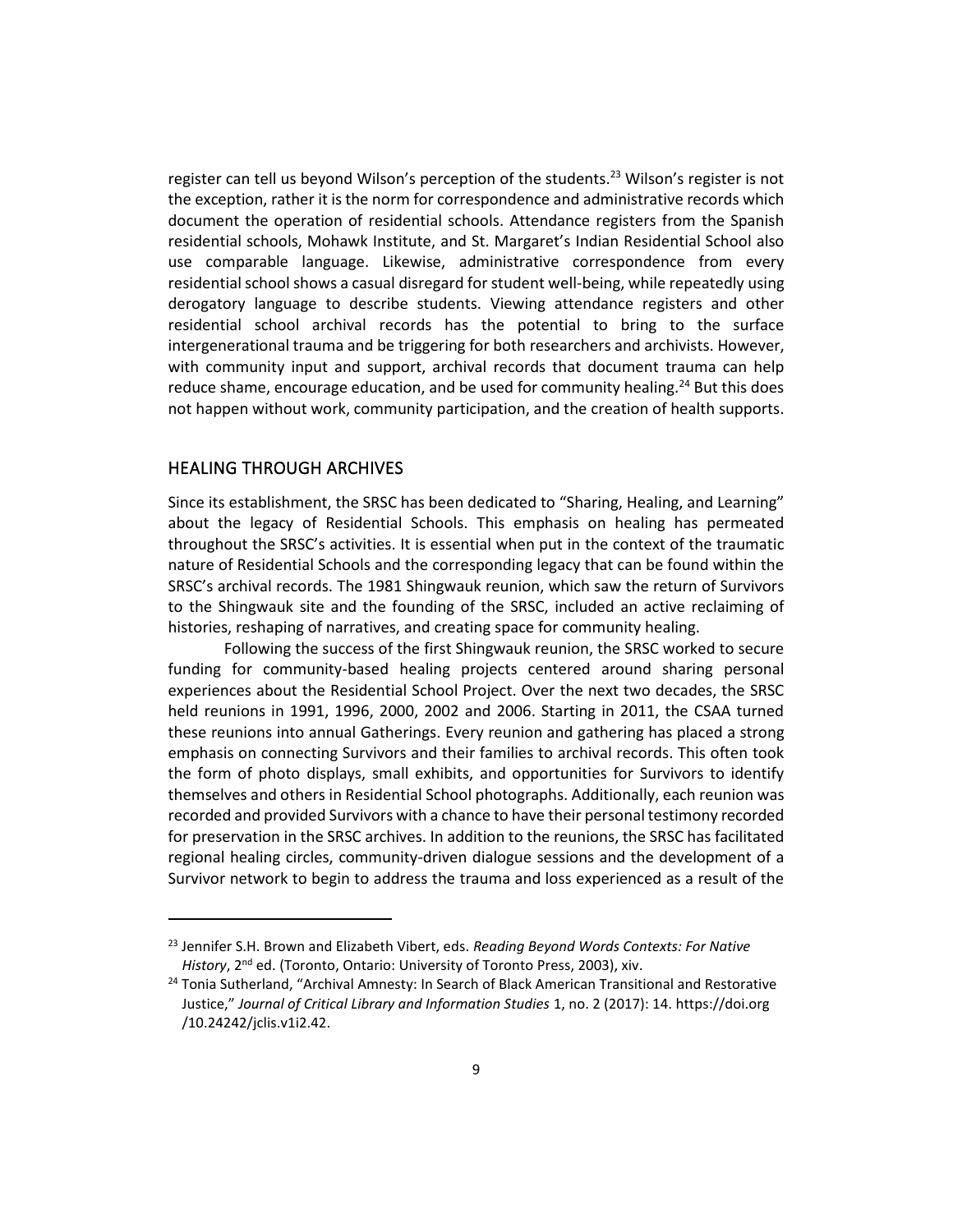Residential School system. This programming has been designed to connect Survivors and intergenerational Survivors with archival material on a personal level and to encourage the sharing of stories and memories within the community. Much of this programming is facilitated by Elders or cultural workers experienced in trauma-informed care, providing a safer space for connecting with potentially traumatic histories. Other outreach programming has included supporting visiting Indigenous artists to work with the SRSC collections and Survivor community and developing a permanent exhibition space guided by the wishes of the Shingwauk Survivors. The SRSC's outreach programming is built on the principles of community, healing, and education. This programming is also designed to activate the archive and connect Survivors and intergenerational Survivors to archival material.

For example, every reunion has included a photo room or a dedicated space for Survivors to view archival material held by the SRSC. This emphasis on photographs has developed out of the CSAA's acknowledgement that archival photographs have tremendous potential to be used as part of community dialogues and community healing initiatives.<sup>25</sup> Photographs preserved in archives are deeply connected to concepts of evidence, power, and silence. This is particularly true in archives representing historical trauma, human rights, and marginalized communities. Susan Sontag has argued that "the photographer's intentions do not determine the meaning of the photograph, which will have its own career, blown by the whims and loyalties of the diverse communities that have use for it."<sup>26</sup> The connotation of a photograph can change drastically depending on how it is displayed, preserved, and archived. Likewise, how a photograph is named and described shapes how individuals understand the events depicted in the image. By asking Survivors and their families to describe Residential School photographs and provide information about the individuals pictured, the SRSC is creating space for community authority and allowing the Indigenous communities impacted by Residential School to shape the stories told by archival images.<sup>27</sup> Adding names to archival photographs can have a profound impact on individuals, families, and communities that have been directly affected by Residential Schools, and while "this act of matching names to photographs in the process of archivization is seemingly small and simple, it has had an overwhelming impact on countering societal silences."  $28$  The act of naming begins the process of

<sup>25</sup> Shingwauk Residential Schools Centre, "The Shingwauk Project," *Engacia De Jesus Matias Archives and Special Collections,* http://archives.algomau.ca/main/?q=shingwauk\_project (accessed August 5, 2021).

<sup>26</sup> Susan Sontag, *Regarding the Pain of Others* (New York: Picador, 2003), 39.

 $27$  Krista McCracken, "Archival Photographs in Perspective: Indian Residential School Images of Health," *British Journal of Canadian Studies* 30, no. 2 (2017): 163-182. https://doi.org/10.3828 /bjcs.2017.10.

<sup>28</sup> Michelle Caswell, *Archiving the Unspeakable: Silence, Memory and the Photographic Record in Cambodia* (Madison, WI: University of Wisconsin Press, 2014), 96.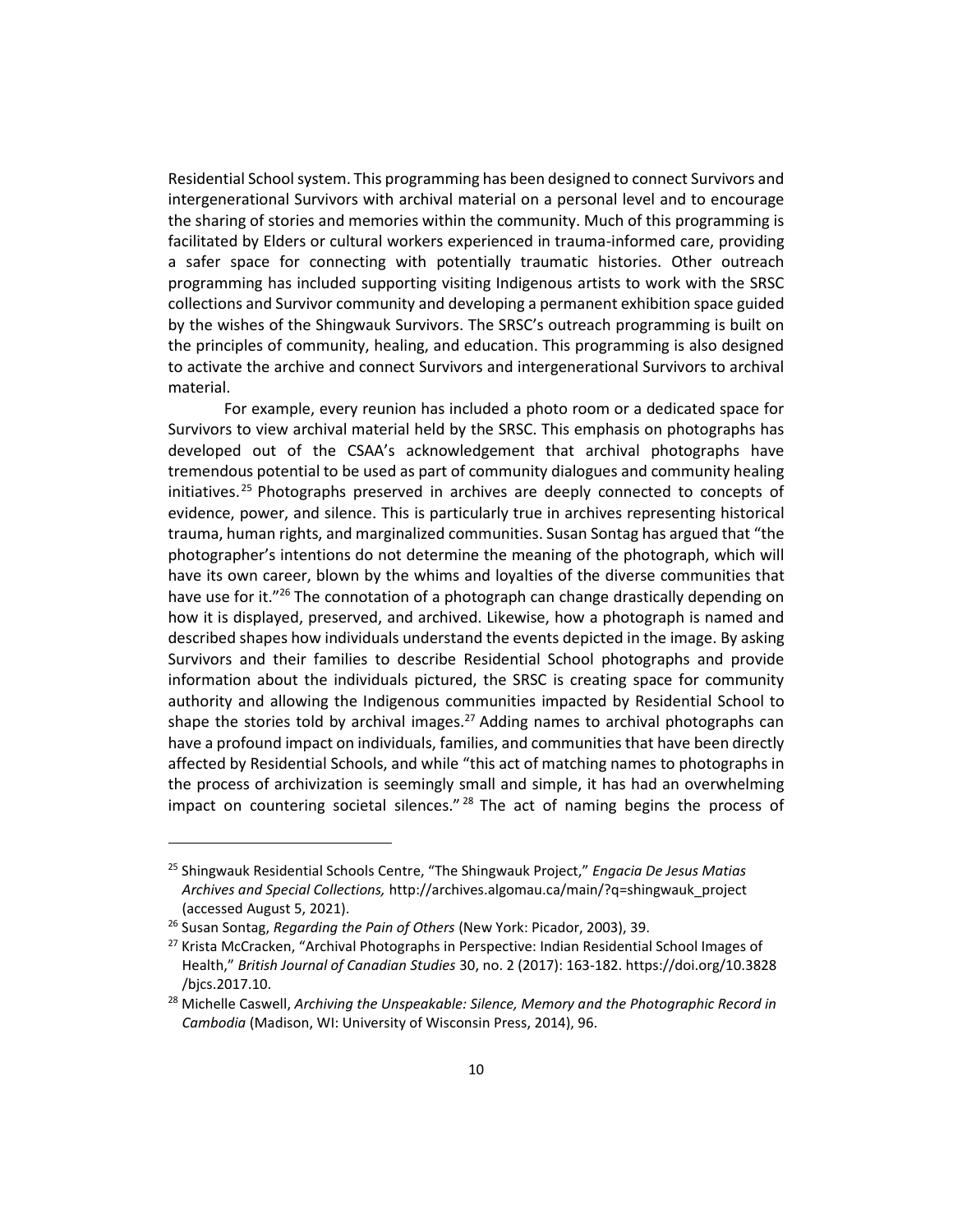individualizing the historical record and eliminating the erasure enacted through past archival and government approaches to recordkeeping. In the case of images of Residential Schools, the act of naming can be seen as writing personal experiences back into the historical record. Jarett M. Drake has argued, "the action of belonging and the action of believing are two of the most fundamental exercises of the human spirit...liberatory archives possess the potential to engender both actions within communities whose humanity traditional archives fail to recognize and respect."<sup>29</sup>

Traditional archives have repeatedly marginalized or silenced the voices of Indigenous peoples and Residential School Survivors. As a grassroots community archive, the SRSC creates a physical space for Survivors and provides avenues for Survivors to document and describe their own history. The SRSC operates in relationship to Algoma University, making it a community archive within a colonial space. This can be challenging, however by being guided by Survivors, the SRSC pushes back against Euro-centric structures and puts community first in all of its practices. The SRSC often brings the voices of the Survivor community to committees and decision-making bodies within the institution. The SRSC maintains its autonomy within a larger colonial structure by using community-driven decision-making processes such as sharing circles and putting ceremony first. The SRSC's approach to integrating Survivor perspectives into the historical record has resulted in the development of an archive that is constantly being added to and reinterpreted based on the needs of the Survivor and inter-generational Survivor community. Furthermore, the SRSC is a space that disrupts traditional archival power structures. The SRSC, through its Survivor centered mandate and governance structure, allows those impacted by trauma to hold power -- it is the Survivors who have determined the collection mandate of the SRSC and who have the final say on how the material is displayed or accessed. This level of community archival control allows the SRSC to move away from colonial definitions of archival and intrinsic value - instead turning to community members to determine what is essential for remembering and healing.

# Trauma-Informed Archival Practice

Given the trauma and potentially triggering nature of the archival material held by the SRSC, the staff have carefully considered ways that archival staff can better support Residential School Survivors and intergenerational Survivors when they access archival material. For example, the SRSC does not have a formal sign-in procedure for access to its visitor space. Individuals are not required to show identification, and visitors are welcome to just physically sit in the Centre's space. Similarly, the SRSC is happy to host community

<sup>29</sup> Jarrett M. Drake, "Liberatory Archives: Towards Belonging and Believing (Part 1)," *On Archivy*, October 22, 2016 https://medium.com/on-archivy/liberatory-archives-towards-belonging-andbelieving-part-1-d26aaeb0edd1.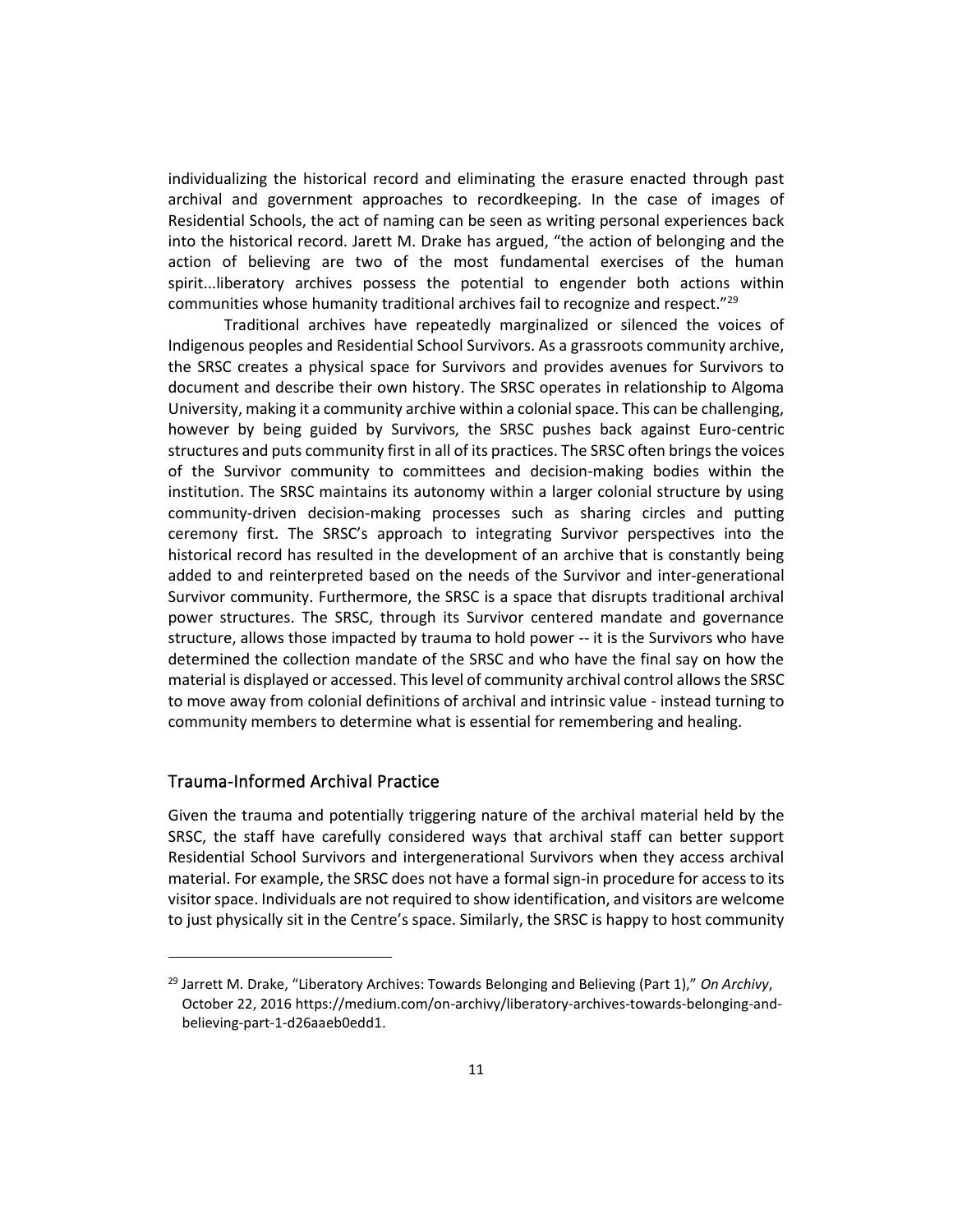groups and families—visitors are encouraged to come into the space with whomever makes them comfortable. This lack of formal archival research procedures is intentional. The SRSC does not want Survivors to feel as though they have to jump through hoops to gain access to Residential School records that are about them. Likewise, the lack of visitor forms is an active attempt to avoid creating strict institutional policies similar to the regimented nature of Residential School or other government institutions.

All SRSC staff have engaged in basic training around trauma and how to support someone who is experiencing emotional distress. Part of this training emphasizes how archival staff can interact with and support Survivors, intergenerational Survivors, and families looking at archival material relating to their personal, family, or community history. This means understanding that working with archival records can be deeply personal and that research can "be the key to their identity, prompt reconnection with lost family members, confirm doubted memories of the past, or provide the sought-after evidence required to seek justice."<sup>30</sup> For many individuals entering the SRSC, it may be the first time they are interacting with photographs of relatives, making their archival experience profoundly personal and at times emotional. Some people come to the archive looking for confirmation that a relative attended Residential School or looking for an answer to a question about their family. These searches can result in a vast range of emotions depending on the individual. Providing quiet private spaces, facial tissue, water, and access to space to smudge in are part of the SRSC's efforts to support individuals who may experience trauma in the archive. Given the potentially triggering nature of the records held by the SRSC, the Centre also works closely with the Ontario Indian Residential Schools Support Services (OIRSSS) to facilitate access to trained mental health and cultural support workers to visitors to the archives. In virtual spaces, the SRSC also provides warnings about the potential triggering nature of Residential School archival material and provides links to a 24-hour health support hotline for Survivors and their families. These warnings acknowledge that looking at records connected to Residential Schools can be triggering and emotionally draining and connect users with health support resources. $31$ The SRSC's effort to support those engaged in research with Residential School records isn't perfect, and staff are currently looking at ways to improve on-site resources. In 2019 staff participated in basic first aid and CPR training, mental health first aid training, and suicide safetalk training. This ongoing professional development is part of a commitment

<sup>30</sup> Mike Jones, "What Would Trauma Informed Archival Access Look Like?" *Context Junky: History, Archives, Collections, Art* (blog), November 4, 2014, http://www.mikejonesonline.com /contextjunky/2014/11/04/trauma-informed-archives/.

 $31$  For an example of the health support resources shared online, see the website for the Indian Residential Schools Resolution Health Support Program, https://www.canada.ca/en /indigenous-services-canada/services/first-nations-inuit-health/health-care-services/indianresidential-schools-health-supports/indian-residential-schools-resolution-health-supportprogram.html.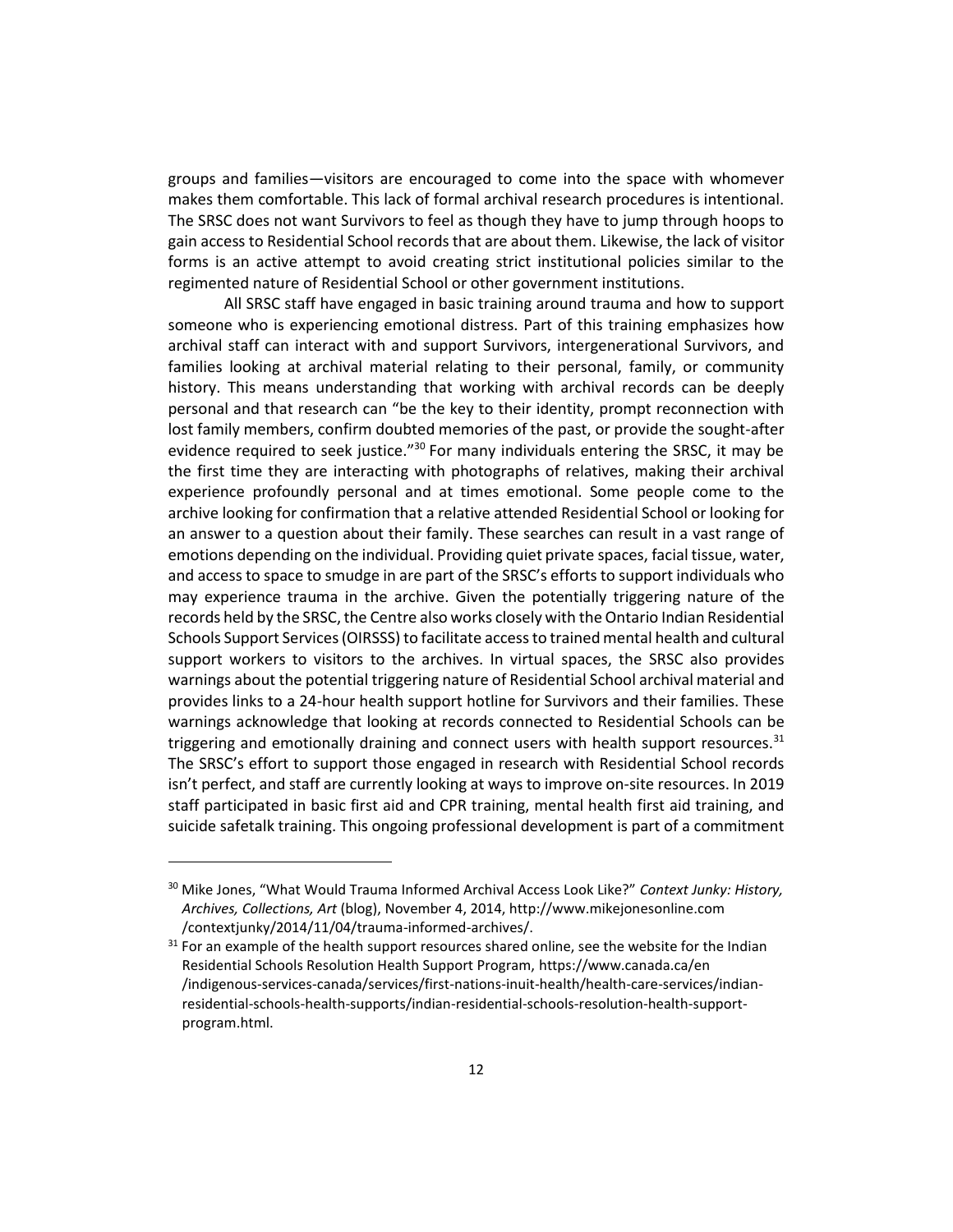to providing support to those looking at records of trauma. Future plans for supporting this work also include the development of an Elder in-residence program, the creation of a broader range of physical spaces where individuals or groups can look at records, and increased access to local traditional healing programs.

In addition to providing support for visitors, the SRSC has actively worked to create space for staff working with records of trauma. Cvetkovich has argued that archival materials and material culture items are embedded with emotion and are spaces that embody emotions. 32 These emotions and their associated trauma permeate through archival work and are hard to avoid. Archiving records of trauma can be viewed as a form of witnessing and require the navigation of empathy, compassion, anger, guilt, and other emotions.<sup>33</sup> Experiencing these emotions as part of your daily work can be draining and physically exhausting. Given this reality, it is unsurprising that there is a high rate of burnout among those working with archival collections which document trauma and human rights abuses.<sup>34</sup> As an attempt to prevent staff burnout, the SRSC has actively worked to develop a supportive workplace and policies which build in opportunities for self-care, staff reflection, and regular check-ins on the mental and emotional health of staff. This level of care has been particularly important for the staff members of the SRSC who, during the course of their work, have found records relating to the treatment of their relatives at Residential School. Unexpectedly coming across archival records with a personal connection to Residential Schools can be extremely triggering and require substantial space to process.

SRSC staff also routinely interact with the general public and provide public education around the history of Residential Schools. This work involves speaking with and providing site tours to elementary, high school, post-secondary, and professional development groups about the trauma at Shingwauk and other Residential Schools. SRSC staff currently offer over 200 of these tours a year, and repeating the details of the horrific history of Residential Schools over and over to a public audience can be extremely taxing. Additionally, at times staff encounter visitors who are actively hostile to the truth being told as part of this educational programming. This hostility has taken numerous forms including individuals denying what happened in Residential Schools, people insisting that something "good" must have come out of the schools, and tour participants sharing extremely racist views about Indigenous peoples. As an attempt to minimize staff harm, SRSC staff often provide these tours in pairs, limit the number of tours a week, and

<sup>32</sup> Ann Cvetkovich, *An Archive of Feeling: Trauma, Sexuality and Lesbian Public Cultures* (Durham: Duke University Press, 2003), 7.

<sup>33</sup> Marika Cifor, "Affecting Relations: Introducing Affect Theory to Archival Discourse," *Archival Science* 16, no. 1 (2016): 7-31. https://doi.org/10.1007/s10502-015-9261-5.

<sup>34</sup> Verne Harris, "Antonyms of Our Remembering," *Archival Science* 14, no. 3-4 (2014): 215-229. https://doi.org/10.1007/s10502-014-9221-5.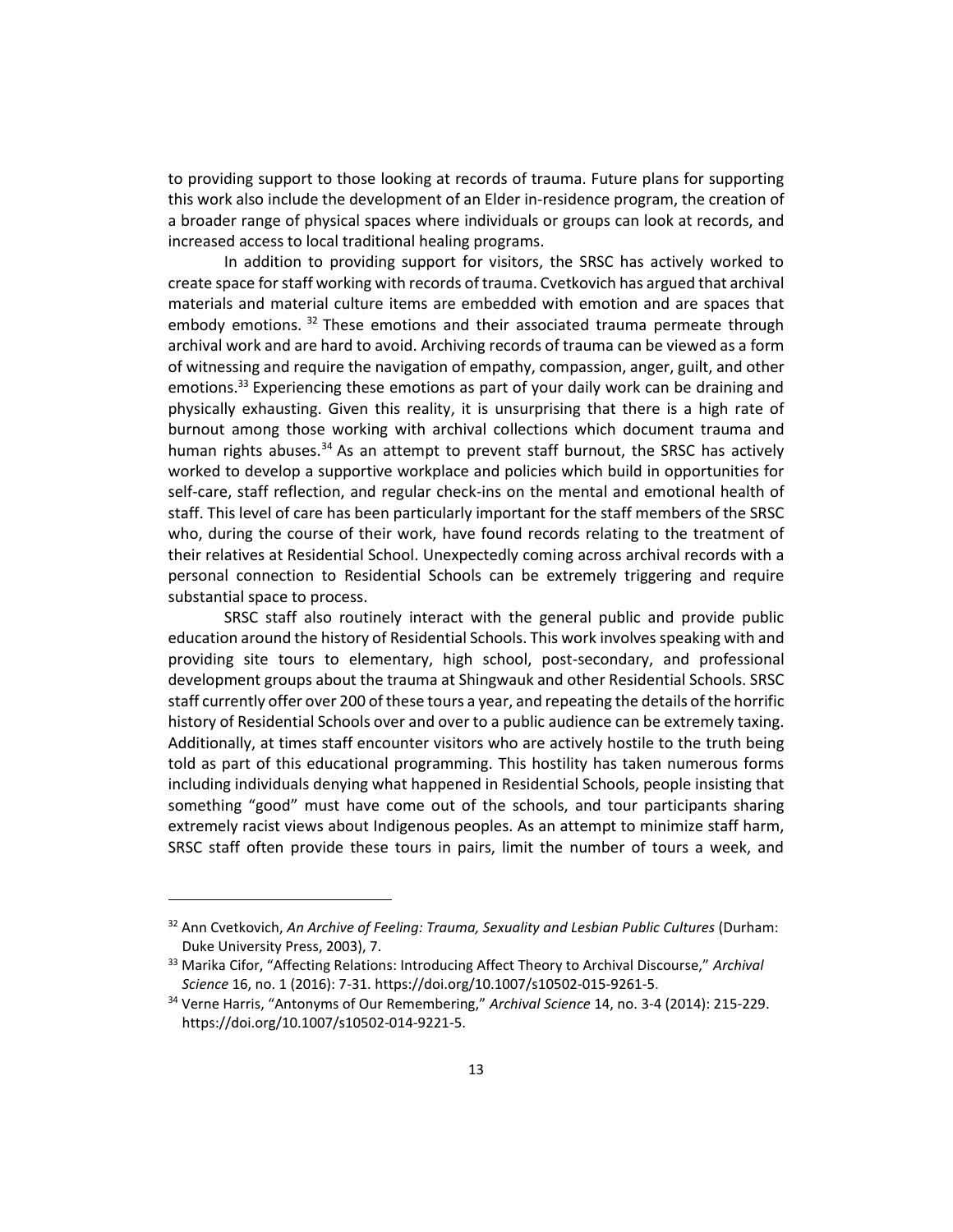attempt to build in periods of reflection following a busy tour season. SRSC staff have access to space for traditional medicines, counsellors, and mental health support through their health insurance plan, an employee assistance program, and OIRSSS. Student employees are also able to access counselling via student services and the Anishinaabe Initiatives department on campus. The SRSC also now has a policy that the Centre should be closed if a full-time employee is not available. This decision comes from a desire to ensure that part-time student staff are being supported adequately and that visitors to the SRSC are supported when looking at potentially triggering material. Staff care strategies at the SRSC are still evolving, and there is hope that with increased staffing and administrative support, the SRSC can do more to support front-line staff engaged in educational work.

#### **CONCLUSION**

Archives can be deeply personal spaces of emotion. In archives connected to Residential Schools these spaces are often directly linked to colonial violence and trauma. However, when decisions about archival management, use, and access are determined by the community, we can transform archival spaces into spaces of community truth. The work of the SRSC provides an example of how a Survivor community has transformed traumarelated archives into a space that serves the needs of Survivors and their families. In 1979 while working to preserve the history of the Shingwauk site and organize the first Shingwauk reunion, Dan Pine Sr. said, "The Shingwauk School never closed. It just entered a new phase of development. It has to be given a chance to finish what it started. It has to put back what it took away. It is the people who went there that will care. Bring the people together. Let them gather and they will know what to do."<sup>35</sup> Decades later Dan Pine's words still ring true. It is the Shingwauk Survivors who have driven the mission of the SRSC and the Survivor community that continues to decide how archival records that relate to their personal experiences are preserved and accessed. The work of remembering, honoring, and telling the truth about Residential Schools is still ongoing and continues to be part of a new legacy of resilience driven by the Survivor community.

<sup>&</sup>lt;sup>35</sup> Dan Pine, (public discussion, Algoma University College, Sault Ste. Marie, Canada, 1979).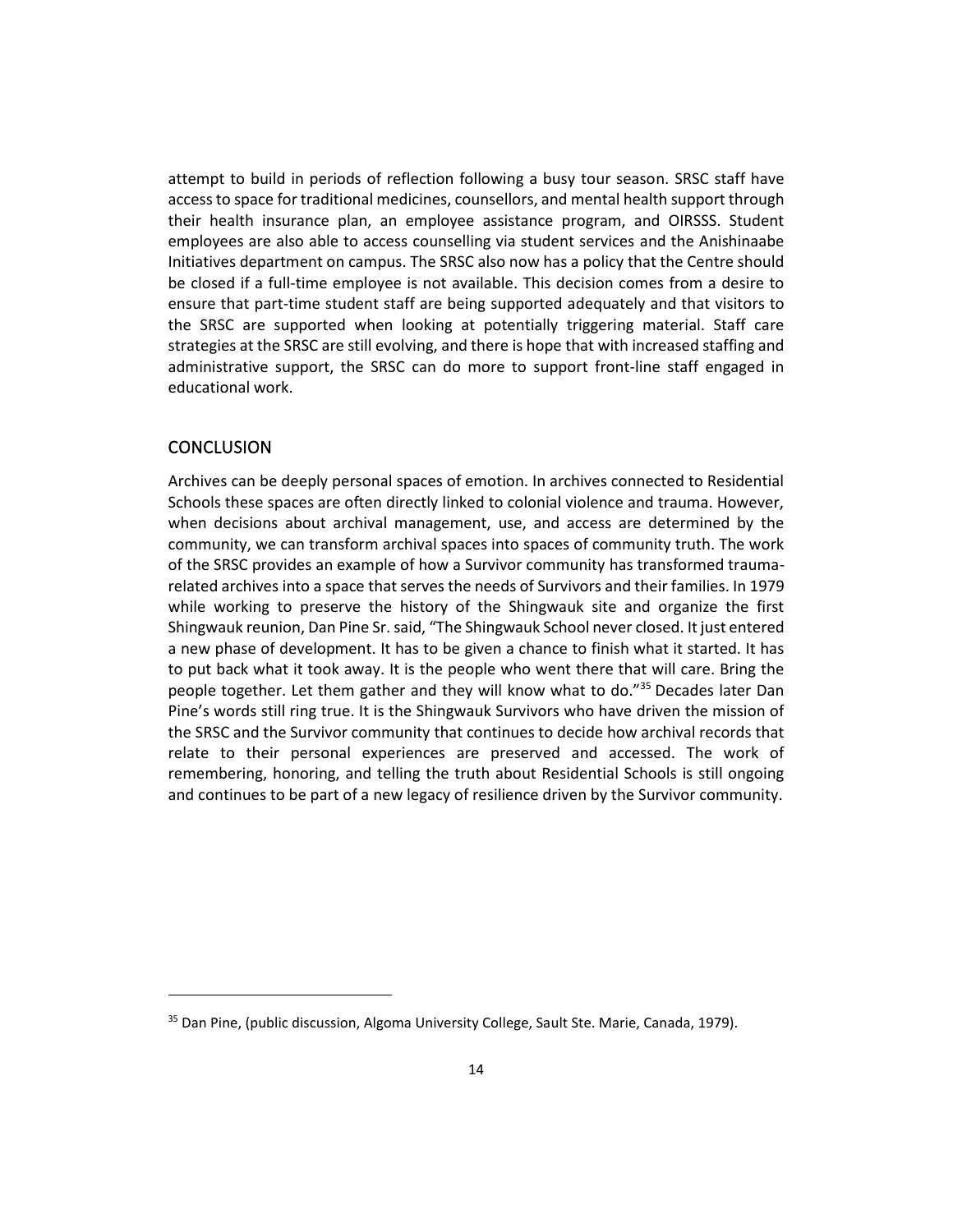#### **BIBLIOGRAPHY**

- Algoma University. "Special Mission," *Algomau.ca.* 2018. https://www.algomau.ca /special-mission/.
- Bombay, Amy, Kimberly Matheson, and Hymie Anisman. "The Intergenerational Effects of Indian Residential Schools: Implications for the Concept of Historical Trauma." *Transcultural Psychiatry* 21, no. 3 (2014): 320-338. https://doi.org /10.1177/1363461513503380.
- Brown, Jennifer S.H. and Elizabeth Vibert, eds. *Reading Beyond Words: Contexts For Native History*. 2<sup>nd</sup> ed. Toronto, Ontario: University of Toronto Press, 2003.
- Canada. *Indian Residential Schools Settlement Agreement*. May 8, 2006. http://www.residentialschoolsettlement.ca/IRS%20Settlement%20Agreement- %20ENGLISH.pdf.
- Caswell, Michelle. *Archiving the Unspeakable: Silence, Memory and the Photographic Record in Cambodia*. Madison: University of Wisconsin Press, 2014.
- Caswell, Michelle. Seeing Yourself in History: Community Archives and the Fight Against Symbolic Annihilation." *The Public Historian* 36, no. 4 (November 2014): 26-37.
- Caswell, Michelle, Joyce Gabiola, Jimmy Zavala, Gracen Brilmyer, and Marika Cifor. "Imagining Transformative Spaces: The Personal-Political Sites of Community Archives." *Archival Science* 18, no. 1 (2018): 73-93. https://doi.org/10.1007 /s10502-018-9286-7.
- Cifor, Marika. "Affecting Relations: Introducing Affect Theory to Archival Discourse." *Archival Science* 16, no. 1 (2016): 7-91. https://doi.org/10.1007/s10502-015- 9261-5.
- Cvetkovich, Ann. *An Archive of Feeling: Trauma, Sexuality and Lesbian Public Cultures*. Durham, NC: Duke University Press, 2003.
- Dize, Nathan. "Feeling Grief: On Emotions in the Archive of Enslavement." *Nursing Clio.*  January 22, 2019. https://nursingclio.org/2019/01/22/feeling-grief-onemotions-in-the-archive-of-enslavement/.
- Drake, Jarrett M. "Liberatory Archives: Towards Belonging and Believing (Part 1)." *On Archivy*. October 22, 2016. https://medium.com/on-archivy/liberatory-archivestowards-belonging-and-believing-part-1-d26aaeb0edd1.
- Harris, Verne. "Antonyms of Our Remembering." *Archival Science* 14, no. 3-4 (2014): 215-229. https://doi.org/10.1007/s10502-014-9221-5.
- Jimerson, Randall C. *Archives Power: Memory, Accountability, and Social Justice*. Chicago, IL: Society of American Archivists, 2009.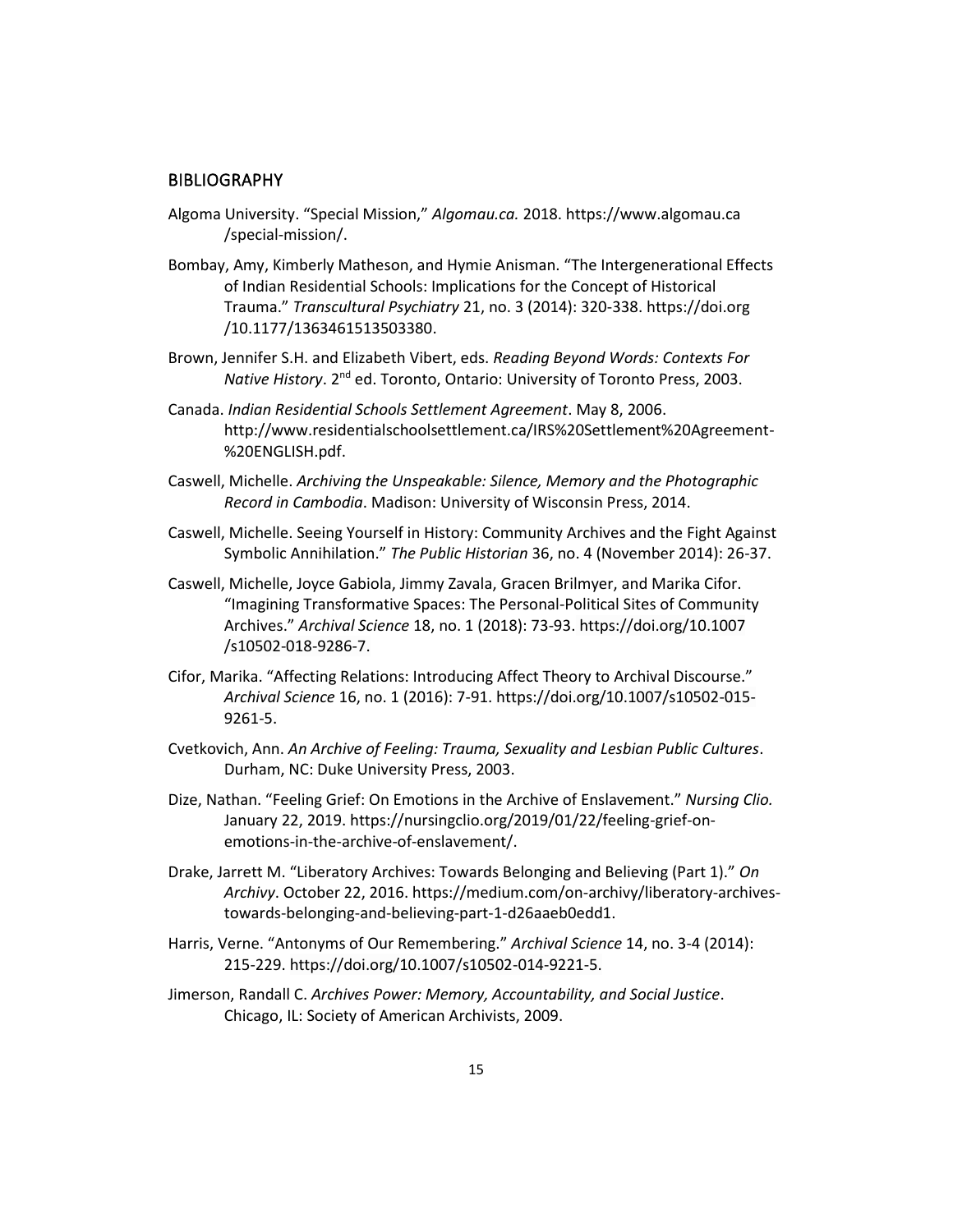- Jones, Mike. "What Would Trauma Informed Archival Access Look Like?" *Context Junky: History, Archives, Collections, Art*. November 4, 2014. http://www.mikejonesonline.com/contextjunky/2014/11/04/trauma-informedarchives/.
- Logan McCallum, Mary Jane. "Indigenous Peoples, Archives and History." *Shekon Neechie: An Indigenous History Site.* June 21, 2018. https://shekonneechie.ca /2018/06/21/indigenous-people-archives-and-history/.
- McCracken, Krista. "Archival Photographs in Perspective: Indian Residential School Images of Health." *British Journal of Canadian Studies* 30, no. 2 (2017): 163-182. https://doi.org/10.3828/bjcs.2017.10.
- McCracken, Krista. "Community Archival Practice: Indigenous Grassroots Collaboration at the Shingwauk Residential Schools Centre." *The American Archivist* 78, no. 1 (2015): 181-191.
- Miller, J.R., *Residential Schools and Reconciliation: Canada Confronts Its History*. Toronto, Ontario: University of Toronto Press, 2017.
- Milloy, John S. *A National Crime: The Canadian Government and the Residential School System 1879 to 1986.* Winnipeg: University of Manitoba Press, 1999.
- Pine, Dan. Public discussion. Algoma University College, Sault Ste. Marie, Canada, 1979.
- Regan, Paulette. *Unsettling the Settler Within: Indian Residential Schools, Truth Telling, and Reconciliation in Canada*. Vancouver: University of British Columbia Press, 2010.
- Russell, Lynette. "Affect in the Archive: Trauma, Grief, Delight and Texts. Some Personal Reflections." *Archives and Manuscripts* 46, no. 2 (2018): 200-207. https://doi.org/10.1080/01576895.2018.1458324.
- Sangwand, T-Kay. "Preservation is Political: Enacting Contributive Justice and Decolonizing Transnational Archival Collaborations." *KULA: Knowledge Creation, Dissemination, and Preservation Studies* 2, no. 1 (2018): 10. http://doi.org /10.5334/kula.36.
- Shingwauk Residential Schools Centre. "The Shingwauk Project." *Engacia De Jesus Matias Archives and Special Collections.* Accessed August 5, 2021. http://archives.algomau.ca/main/?q=shingwauk\_project.
- Sontag, Susan. *Regarding the Pain of Others*, New York: Picador, 2003.
- Sutherland, Tonia. "Archival Amnesty: In Search of Black American Transitional and Restorative Justice." *Journal of Critical Library and Information Studies* 1, no. 2 (2017). https://doi.org/10.24242/jclis.v1i2.42.